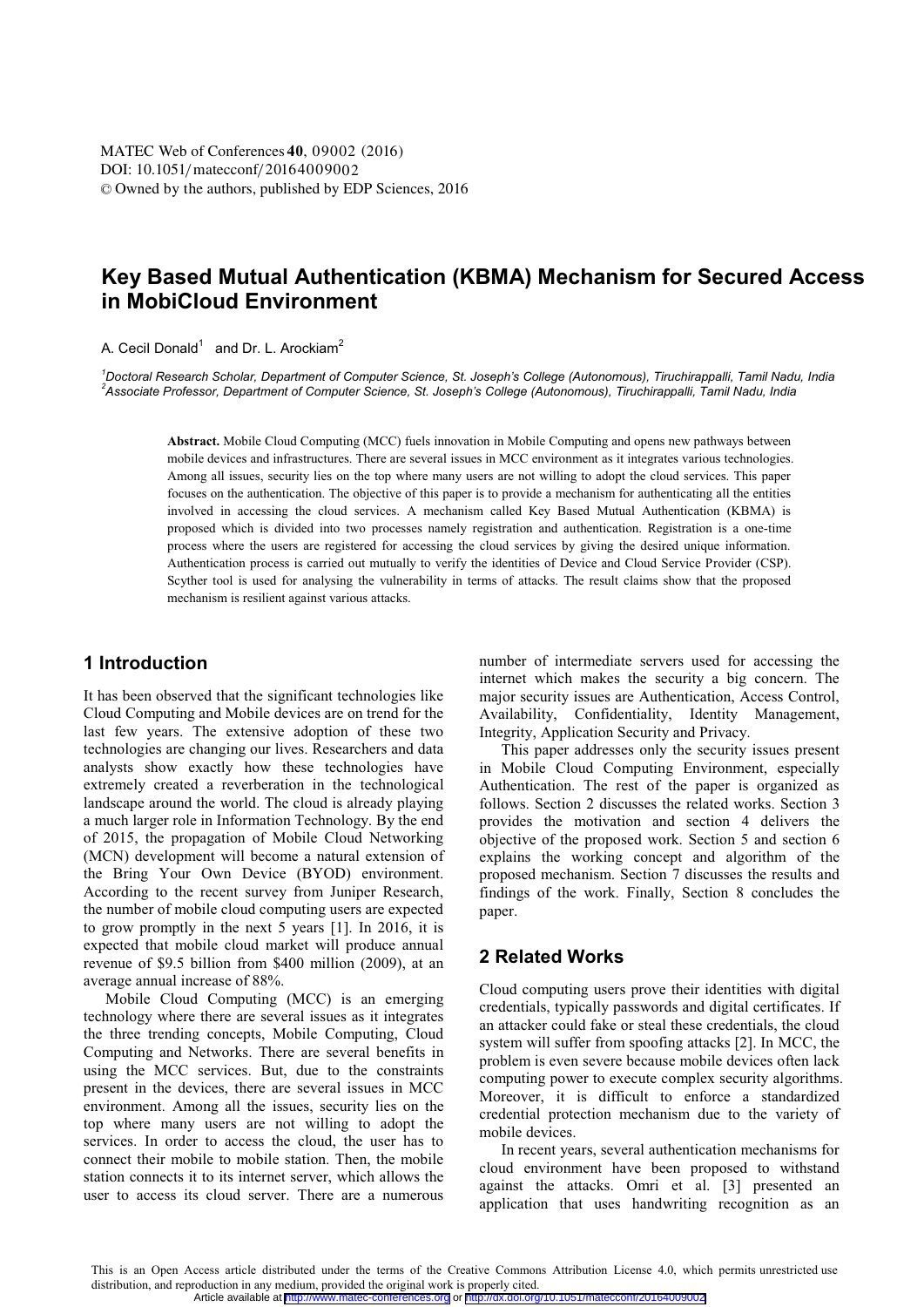authentication pattern to access mobile cloud. Rassan et al. [4] projected a solution for authenticating mobile cloud users using the normal mobile device camera as a fingerprint reader to get the fingerprint image, process and realize it. Based on the activity logs, cloud security policies shall be revised and re-configured. Deepak et al. [5] proposed an authentication algorithm to verify the authenticity of the user. The proposed algorithm stands against the Brute Force attack and Man-in-the Middle attack but increases the computation time and consumes more energy than conventional methods.

# **3 Motivation**

From the security perspective, all interfaces have the danger of exposing sensitive information and receiving malicious data. In addition, eavesdropping and spoofing are easier in wireless networks than wired network. Dealing with threats is a major challenge. Mobile cloud is highly virtualized and highly federated in nature. Most of the users expect to access the cloud resources and applications without any complex authentication process. Users are not willing to carry any external devices for authentication and also expect positive user experience. Users are willing to use their existing mobile devices for authentication. Several authentication mechanisms focus only on authenticating the users but not the entities participating in accessing the cloud services. Thus, an approach needs to be developed to control and manage identities across different clouds.

# **4 Objective**

The primary objective of this paper is to provide a mechanism for authenticating all the entities participating in accessing the cloud services (i.e. Mutual Authentication). This will be helpful in providing secure communications over the internet and to authenticate the identity of each other in a secure manner.

# **5 Working of MobiCloud**

The primary mode of mobile device communication is HTTP over Wi-Fi while the communication between the Unified Cloud Authenticator and the Cloud Service Provider (CSPs) is over HTTPS.



**Figure 1.** Skeleton Architecture of MobiCloud

Figure 1. Shows the skeleton architecture of the MobiCloud environment which holds the Identity as a Service (IDaaS) and the other services like SaaS, IaaS, STaaS, AaaS, etc. The user is allowed to access the cloud resources only after completing all the three processes given in IDaaS. This paper details only the KBMA mechanism which authenticates the entities participating in accessing the cloud services (Device and CSP).

The working procedure of the Mobile Cloud Technology is given as follows [6]. Initially, the user's requests are communicated over the Mobile Networks (MN) which holds the Base Station (BS), AAA sever and a user repository. Base Station acts as the transmitter and the AAA server authenticates the requests in the MN. Then, the requests are directed to the Unified Cloud Authenticator (UCA). The UCA plays a major role in security which contains the Authentication Server (AS) for authenticating not only the users but also their roles for accessing their respective services. The user repository is the place where all the user credential data are stored. Another major component is Cloud Service Provider (CSP) who provides the service to the users, which obviously holds the Cloud Service Server (CSS) and the Cloud Storage Repository (CSR).

# **6 KBMA Operations**

The working procedure of KBMA is divided into two main processes. They are:

- a) Registration Process
- b) Authentication Process

#### **6.1 Registration Process**

Registration is the one time process carried out by the cloud server. For setting up an account, the user ID, password and other unique information like credit card details used for the payment on pay-per-use basis are given as inputs during registration process. Those input attributes are transferred over a standard protocol like Secure SHell (SSH) for secure transaction. The user, the hashed password and the device information will be stored in the master lookup table. The processes are shown in Figure 2.



**Figure 2.** Registration Process

A key  $C_{\text{kev}}$  is generated using the user ID and hashing the password at both ends which is used throughout the authentication process.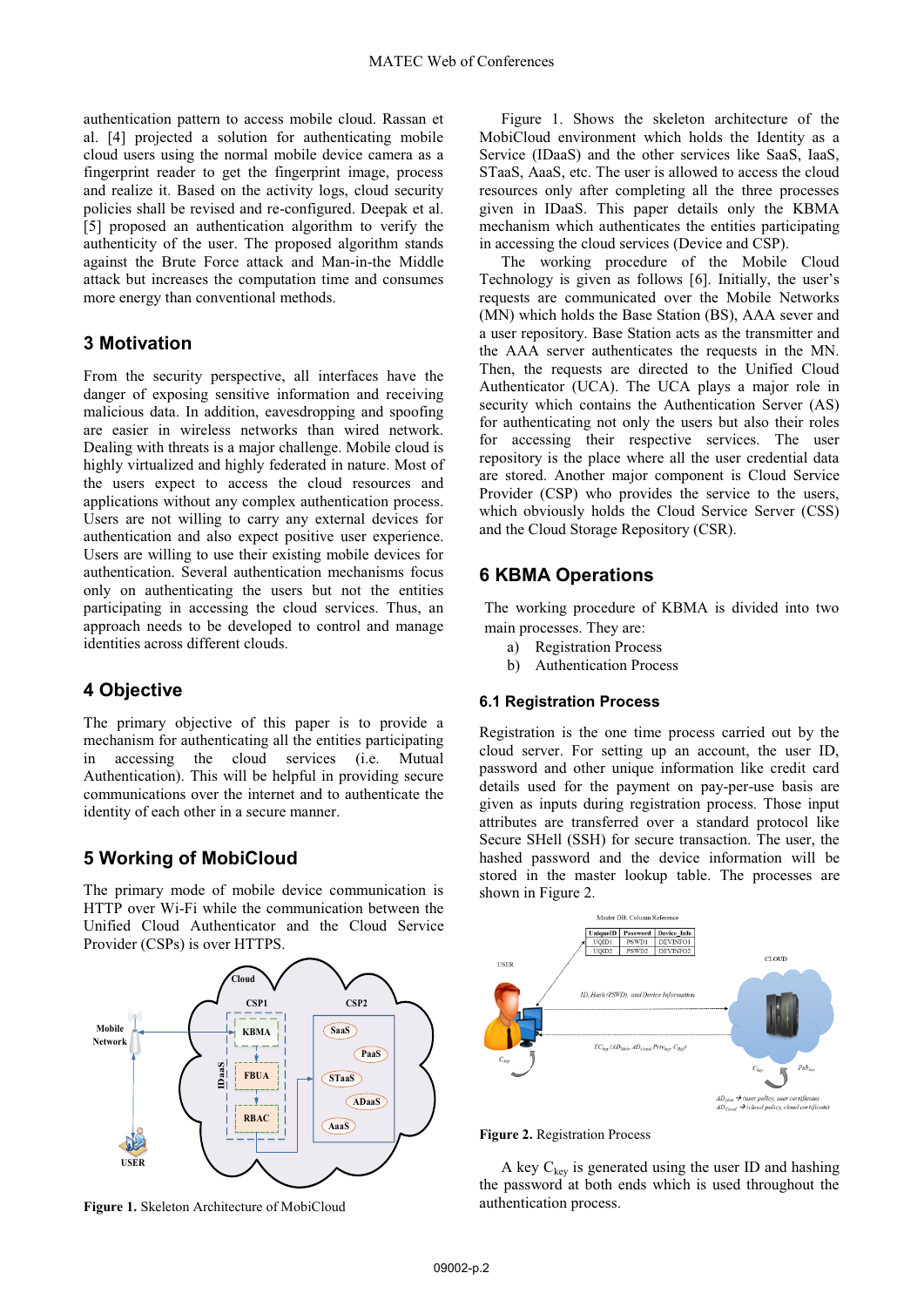$$
C_{key} = Id \vee H \ (Password) \qquad \qquad \dots (1)
$$

During the registration process, a cryptographic hash function is applied at user  $(AD_{\text{mob}})$  and cloud  $(AD_{\text{cloud}})$ side for the purpose of authentication.

ADmob contains the user certificate and user policy such as cloud service access policy, user access policy.

$$
AD_{mob} = H\left(\frac{U_{pol}}{U_{cert}}\right) \qquad \qquad \dots (2)
$$

ADcloud contains the cloud certificate and the cloud policy such as cloud resource policy, user policy.

$$
AD_{cloud} = H(C_{pol}||C_{cert}) \qquad \qquad \dots (3)
$$

The CSP will send a message in an encrypted form to the user's device using the key  $C_{key}$  generated at both sides (1) which contains the digest of user, cloud, private key and the Column Reference.

$$
EC_{key} (AD_{mob}||AD_{cloud}||PRI_{key}||C_{ref}) \qquad \dots (4)
$$

 The pseudocode for the process of user registration is given below.

**Table 1.** Algorithm for User Registration

| <b>User Registration</b>                                                         |              |
|----------------------------------------------------------------------------------|--------------|
| <b>Registration_User()</b>                                                       |              |
| <b>Declarations</b>                                                              |              |
| $\rightarrow$ User Access Policy<br>$U_{pol}$                                    |              |
| $\rightarrow$ User Access grant Certificate<br>$U_{\text{cert}}$                 |              |
| $C_{pol}$ $\rightarrow$ Cloud Policy                                             | I            |
| $C_{cert}$ $\rightarrow$ Cloud Certificate                                       |              |
| $H() \longrightarrow$ Hash function                                              |              |
| $AD_{mob}$ $\rightarrow$ Digested data for device authentication                 | $\mathbf f$  |
| $AD_{cloud}$ $\rightarrow$ Digested data for cloud authentication                | g            |
| $C_{key}$<br>$\rightarrow$ Cryptography Key                                      | t            |
| $\rightarrow$ Column reference for user detail in lookup table<br>$C_{ref}$      | F            |
| $INPuser \rightarrow User input for registration$                                | $\mathbf{t}$ |
| ENC user reg conf $\rightarrow$ Encrypted message of user                        | C            |
| confirmation                                                                     |              |
| <b>Input</b> $\leftarrow$ User ID, Password and other unique information         |              |
| 1. Start                                                                         |              |
| $\text{USER}_{\text{req\_reg}} = \text{User request}$ for registration<br>2.     | e            |
| 3. $C_{key}$ $\leftarrow$ Generate a cryptographic key from INP <sub>user</sub>  | F            |
| //Generate a digested data by applying XOR on user                               |              |
| policy and user certificate                                                      |              |
| 4. $AD_{mob} \leftarrow H(U_{pol}  U_{cert})$                                    | a            |
| //Generate a digested data by applying XOR on cloud                              |              |
| policy and cloud certificate                                                     |              |
| 5. $AD_{cloud} \leftarrow H(C_{pol}    C_{cert})$                                |              |
| 6. Generated Asymmetric key in cloud side                                        | в            |
| // $PUB_{key} \leftarrow$ Public key, $PRI_{key} \leftarrow$ Private key         | ٦            |
| Encrypt the value of $AD_{mob}$ , $AD_{cloud}$ , $PRI_{key}$ and $C_{ref}$<br>7. |              |
| $ENC\_user\_reg\_conf \leftarrow EC_{key}(AD_{mob}   AD_{cloud}    Pri_{key}   $ | F            |
| $C_{ref}$                                                                        | ľ.           |
| 8. Send this encrypted message (ENC_user_reg_conf) to user                       | I            |
| as the registration confirmation                                                 | e            |
| 9. User is successfully registered with Mobicloud                                | ť            |

*End*

### **6.2 Authentication Process**

There is a need to authenticate each other i.e. Mobile Device and the Cloud Service Provider (CSP) to ensure each other identity. The authentication in this phase is subdivided into two activities. They are as follows.

- a) CSP authenticating Device
- b) Device authenticating the CSP

### *6.2.1 CSP authenticating Device*

In this phase, two different activities take place, namely encryption and decryption. The following section reveals how the authentication process is carried out in the MobiCloud Environment.

### *6.2.1.1 Encryption*

Figure 3. Shows the encryption process carried out during authentication in the MobiCloud environment.



#### **Figure 3.** Workflow Diagram

A key  $C_{key}$  will be generated when the user requests for a service. Using the key  $C_{\text{kev}}$ , a random number is generated for generating an authentication key  $\text{AUTH}_{\text{kev}}$ o avoid the duplication of credential generation. The  $\text{AUTH}_{\text{key}}$  is used for encrypting the  $\text{AD}_{\text{mod}}$  and  $\text{AD}_{\text{cloud}}$  as he Digestive Access Mechanism which is based on the cryptographic encryption techniques.

$$
EAD_{\text{mobcloud}} = EAUTH_{key} (AD_{\text{mob}}||AD_{cloud}) \qquad \dots (5)
$$

Then, the  $C_{key}$  which was already generated at (1), encrypts the already encrypted authentication digest  $\mathrm{EAD}_{\mathrm{mobcloud}}.$ 

Finally, the encrypted data is sent to the cloud Server long with its Column Reference  $(C_{ref})$ .

$$
EC_{key} (EAD_{mobcloud}||SI)
$$
 ... (6)

### *6.2.1.2 Decryption*

The Cloud Server searches for the user's ID and Password in the server database. Once the credentials are matched, a key  $C_{key}$  will be generated at the server side. The generated key  $C_{\text{key}}$  is used for decrypting the encrypted data which was already sent to the server to get the State Identifier and the Authentication Digest.

$$
C_{key} \text{Decrypt} (EAD_{\text{mobcloud}} || SI) \qquad \qquad \dots (7)
$$

Again, the same key  $C_{key}$  is used for decrypting the Authentication Digest to obtain the plain data.

$$
C_{key} \text{Decrypt} (EAD_{\text{mobcloud}}) \qquad \qquad \dots (8)
$$

This process is done for matching the credential data into the server. The search will be based on the Column Reference C<sub>ref</sub>.

$$
AD_{\text{mobcloud}} \qquad \qquad \dots \qquad (9)
$$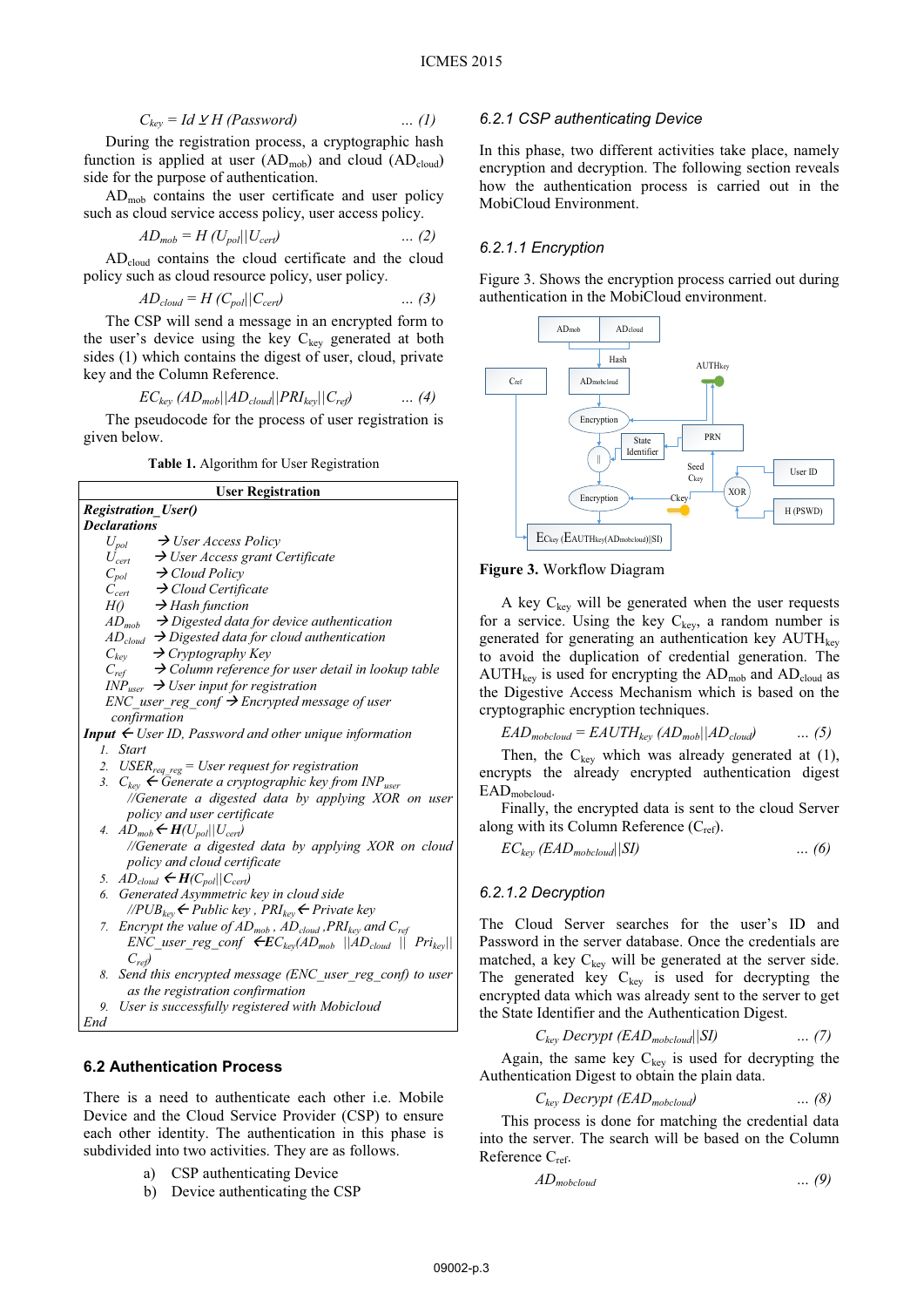Once the decrypted credentials are matched, the CSP authenticates the device of the user.

**Table 2.** Algorithm for User Registration

| <b>Authentication Process</b>                                                          |
|----------------------------------------------------------------------------------------|
| <b>CSP_Authenticating_Device()</b>                                                     |
| <b>Declarations</b>                                                                    |
| $\rightarrow$ User input for cloud access<br>$\emph{INP}_{user}$                       |
| $\rightarrow$ Cryptography Key<br>$C_{kev}$                                            |
| $\rightarrow$ Pseudo Random Number<br>PRN                                              |
| $\rightarrow$ Authentication Key<br>$\mathit{AUTH}_{key}$                              |
| $\rightarrow$ Digested data for device authentication<br>$AD_{mob}$                    |
| $\rightarrow$ Digested data for cloud authentication<br>$AD_{cloud}$                   |
| $AD_{mobcloud}$ $\rightarrow$ Digested data of device and cloud                        |
| $\rightarrow$ State Identifier<br>SΙ                                                   |
| $ENC\_AUTH\_DIG \rightarrow Encyclopedia$ digest of device and cloud                   |
| $ENC$ CAD $\rightarrow$ Encrypted data sent to cloud                                   |
| Input $\leftarrow$ User ID, Hashed Password                                            |
| 1. Start                                                                               |
| // Encryption Process                                                                  |
| 2. USER <sub>login</sub> = User logs in for accessing cloud resources                  |
| 3. $C_{\text{kev}} \leftarrow$ Generate a cryptographic key from USER <sub>login</sub> |
| 4. $AUTH_{kev} \leftarrow PRN \leftarrow C_{kev}$                                      |
| //Generate an Authentication key from Random number                                    |
| generated using cryptographic key                                                      |
| 5. $AD_{mobcloud} \leftarrow H(AD_{mob}, AD_{cloud})$                                  |
| $ENC\_AUTH\_DIG \leftarrow EAUTH_{key}(AD_{mobcloud})$<br>6.                           |
| //Digested data of both device and cloud are encrypted                                 |
| using Authentication key                                                               |
| 7. $AUTH_{\text{kev}} \leftarrow n^{\text{th}}$ Sequence of PRN                        |
| 8. $ENC\_CAD \leftarrow EC_{key}(ENC\_AUTH\_DIG  SI)$                                  |
| //Encrypt the data with the State Identifier and send it to                            |
| the cloud server                                                                       |
| // Decryption Process                                                                  |
| 9. $CSP \leftarrow ID$ , $PSWD$                                                        |
| // Cloud Service Provider searches for the user ID,                                    |
| Password using Column Reference                                                        |
| 10. $C_{\text{kev}}$ $\leftarrow$ Generates a cryptographic key                        |
| 11. $C_{key} \leftarrow \mathbf{D}(ENC\_CAD)$                                          |
| 12. $C_{key}$ $\rightarrow$ PRN, $SI \rightarrow n^{th}$ bit                           |
| // $C_{key}$ acts as the input for PRN and SI is used to identify                      |
| the $n^{th}$ bit                                                                       |
| 13. DAUTH <sub>kev</sub> (ENC_AUTH_DIG)                                                |
| $\frac{1}{4}$ //AUTH <sub>kev</sub> decrypts the encrypted digested data of device     |
| and cloud                                                                              |
| 14. If(Cloud_AD <sub>mobcloud</sub> .equals(AD <sub>mobcloud</sub> )                   |
| Legitimate User                                                                        |
| else                                                                                   |
| Adversarial User                                                                       |
| End                                                                                    |
|                                                                                        |

#### *6.2.2 Device Authenticating CSP*

This is the second process in Authentication process where the mobile device authenticates the CSP. A Digital Signature DS is generated at CSP side in which it consists of Authentication Digest of device and the cloud  $AD_{\text{mobcloud}}$  encrypted using a Public Key PUB<sub>key</sub>.

 $DS = PUB_{key}$  *Encrypt* ( $AD_{mobcloud}$ ) … (10)

The Mobile Device decrypts the encrypted DS with the key Ckey which was already generated and stored at the mobile device.

$$
MOB \xleftarrow{\text{Decrypts}} PUB_{key} E(AD_{mobcloud}) \qquad \dots (11)
$$

If the decrypted Authentication digest ADmobcloud matches with the ADmobcloud stored at the CSP, then it is found to be legitimate user.

# **7 Results and Discussions**

The operations of the proposed authentication mechanism is simulated using the Scyther Protocol Analyzer. This tool analyses and computes the vulnerability of each parameter. Table 3 shows that the proposed KBMA mechanism is secure and resilient against various attacks.

The security of the proposed mechanism is determined using the Vulnerability score Vs as given in (12). The Vs is the measure of number of attacks. It ranges from 0.0 to 1.0.

*Security<sub>KBMA</sub>*: 
$$
0.0 \leq V_s \leq 1.0
$$
 ... (12)

The lowest Vulnerability Score Vs indicates that the proposed system is more secure.

| Role       | Claim                          | <b>Status</b> | <b>Comment</b> |
|------------|--------------------------------|---------------|----------------|
|            | Secret AUTH <sub>key</sub>     | OK.           | No Attacks     |
|            | Secret SI                      | Ok            | No Attacks     |
|            | <b>Secret PSWD</b>             | OK.           | No Attacks     |
|            | Secret ID                      | Ok            | No Attacks     |
| Device     | Secret $AD_{mob}$              | OK.           | No Attacks     |
|            | Secret AD <sub>cloud</sub>     | Ok            | No Attacks     |
|            | Alive                          | OK.           | No Attacks     |
|            | Weakagree                      | Ok            | No Attacks     |
|            | Ni <sub>agree</sub>            | OK.           | No Attacks     |
|            | Nisynch                        | ОK            | No Attacks     |
|            | Secret AUTH <sub>key</sub>     | OK.           | No Attacks     |
|            | <b>Secret PSWD</b>             | OK.           | No Attacks     |
|            | Secret ID                      | OK.           | No Attacks     |
| <b>CSP</b> | Secret SI                      | OK.           | No Attacks     |
|            | Alive                          | OK.           | No Attacks     |
|            | $\mathrm{Weak}_\mathrm{agree}$ | OK.           | No Attacks     |
|            | Ni <sub>agree</sub>            | OK.           | No Attacks     |
|            | Nisynch                        | OК            | No Attacks     |

**Table 3.** Vulnerability Analysis of KBMA

The claims of the security analysis validated by the Scyther protocol analyser are given below.

#### *7.1 Claim 1: Secret Authkey*

This Authentication key is used for encrypting and decrypting the digested data (ADmobcloud). The device encrypts the AD<sub>mobcloud</sub> and sends it to the CSP using the  $\text{AUTH}_{\text{key}}$ . This Authentication key is generated using the State Identifier (SI).  $\text{AUTH}_{\text{kev}}$  remains secret as it is not transmitted through the communication channel.

#### *7.2 Claim 2: Secret SI*

State Identifier (SI) is used for specifying the  $n<sup>th</sup>$ sequence of the generated Random Number (PRN). Only after encrypting the SI using  $C_{\text{kev}}$ , it is sent to the CSP. It is neither shared nor sent to anyone.